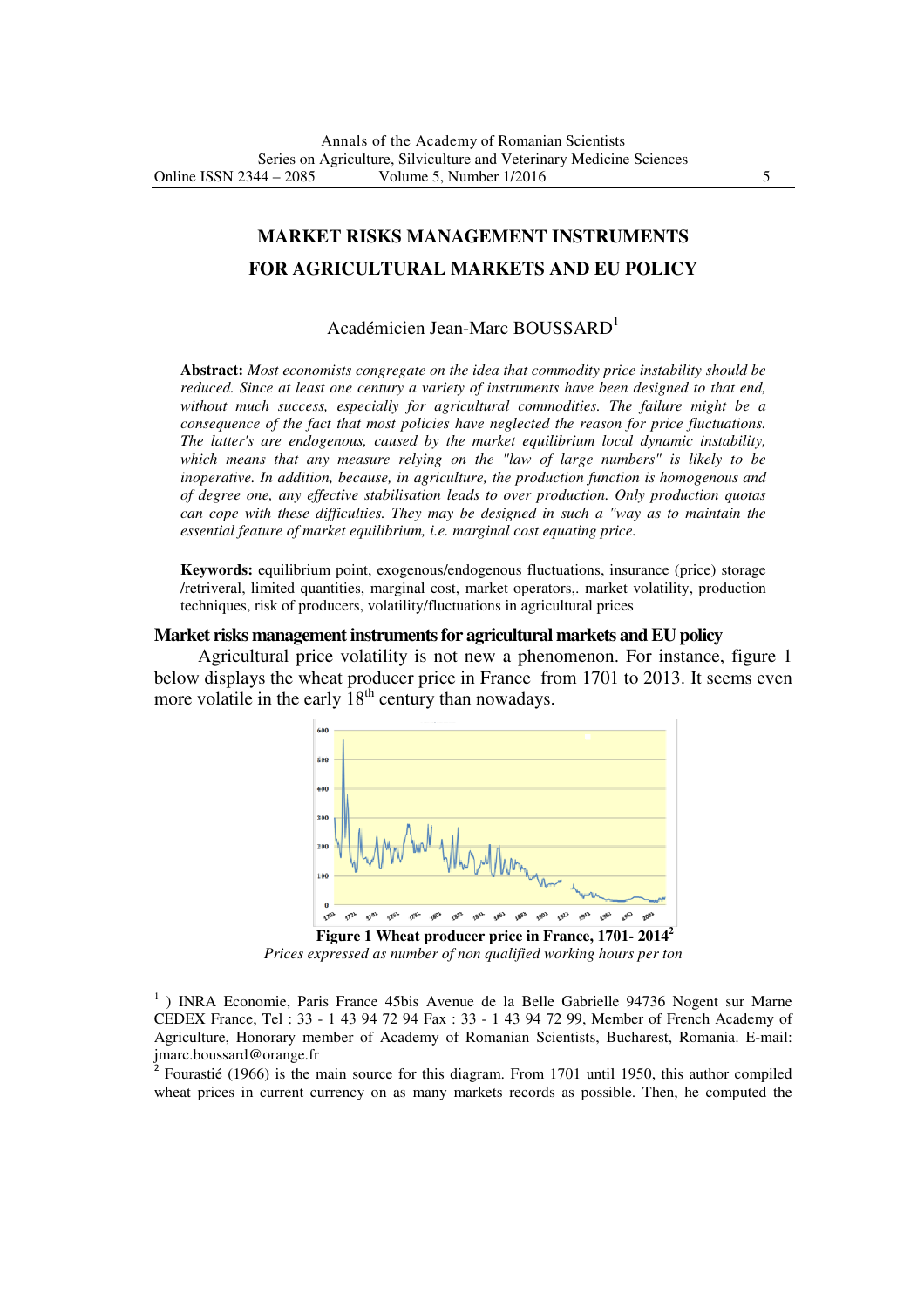But much earlier sources, such as the Bible and Joseph's story in the genesis book, mention a virtually infinite volatility in Egypt during the  $18<sup>th</sup>$  century BC<sup>3</sup>

Now, such a situation is never "good" for anybody. Of course, farmers benefit from high prices. But in such situations, their gains are smaller than the losses for the consumer. Conversely, consumer gains from low prices do not offset producer losses. After a few rounds up and down, everybody is worse on, as demonstrated in any first year course of economics…In effect, the marginal cost equating demand is socially "optimal" in some sense. With a volatile price, this equality never holds, meaning volatility is always "bad" for any market. Now, agricultural prices are exceptionally volatile, as illustrated on figure 2: while car prices fluctuates modestly (and decrease in the long run), retail tomatoes prices vary from one to four in a few weeks (and are stationary, if not increasing). The same sort of diagram could have been obtained with many couples of agricultural and non agricultural commodities. Then, the question arises of how to prevent (and cure) price volatility?



quantity of wheat a non qualified worker could buy at the time with one working hour. The price of the working hour itself derives from the compilation of parochial archives, which indicate the cost and working time for the renovation of church seats. Eventually, the series was augmented using the legal minimum wage rate as the labour price, and the INSEE's price of wheat.

3 Joseph predicts a famine, and urges the King to set up a granary. In effect, the first year of dearth, people from the Middle East come to the granary to buy grain. The second year, the famine is still lasting, but all the available money has been spent. "And when money came to an end in the land of Egypt and in the land of Canaan, all the Egyptians came to Joseph, saying, give us bread! for why should we die before thee? For our money is all gone…". And Joseph, in a way, creates money by taking a mortgage over the regional herd… In other words, without the Joseph's genial invention of the mortgage, the food price in Egypt at that time would have virtually reached infinity!…

l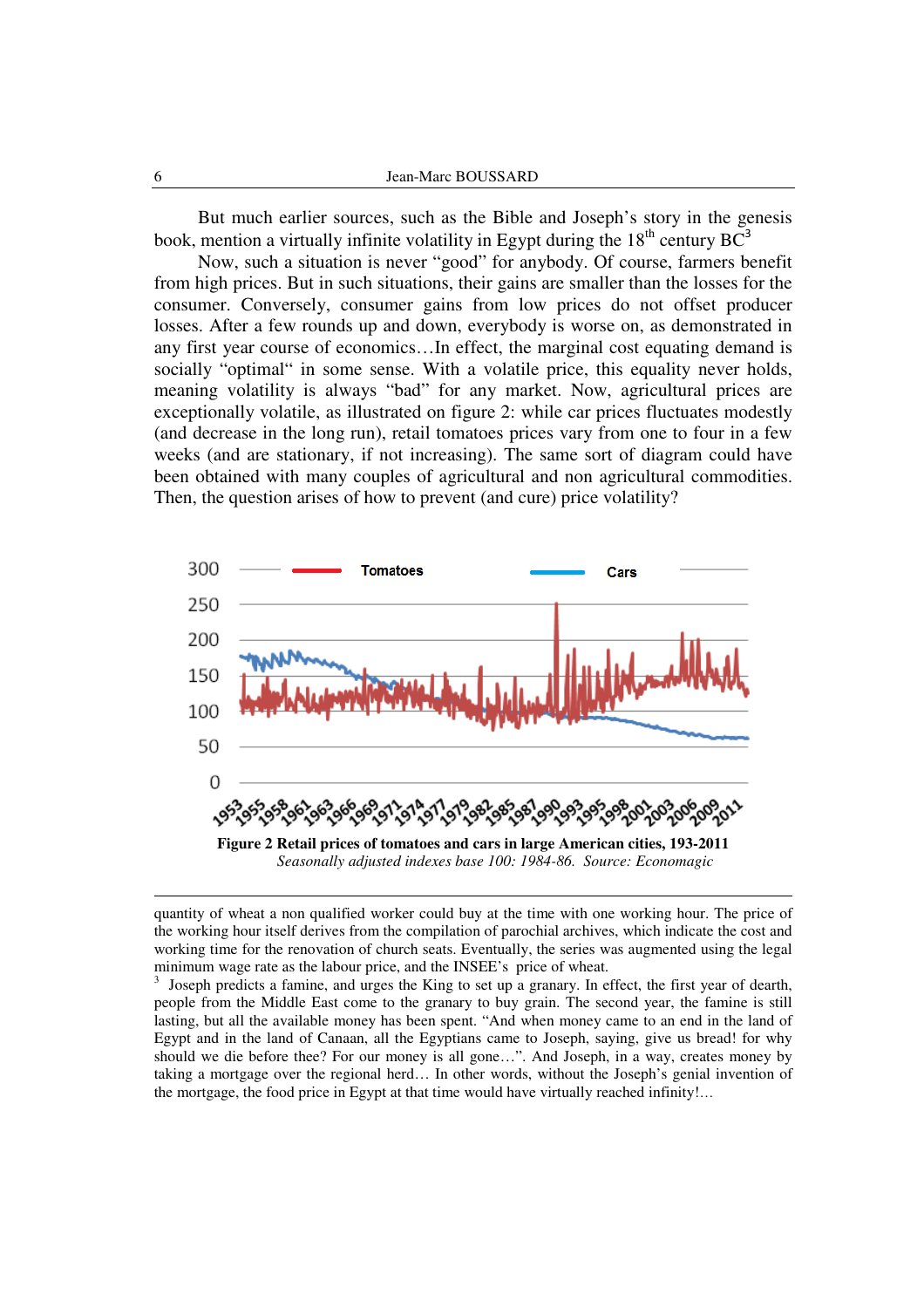No scientist can escape the idea that, in order to answer this question, one should try to understand the deep reasons which, beyond appearances, explain such a situation. It is clear that, if prices are volatile in the case of agricultural (and a few other) commodities and not elsewhere, then, there should exist some specificities explaining this phenomenon. In what follows, we shall present the hypotheses which have been under discussion in this respect, and the associated remedies.

### **Possible causes of agricultural prices volatility**

On this subject, there exist a large consensus on what can be called the "primary causes", as well as deep dissensions regarding the "secondary causes" – although the later are essential from a practical point of view.

 The primary cause of agricultural prices volatility is tied with the famous "King's law", that is, the low elasticity of food demand with respect to price. In effect, small changes in the quantities supplied on markets engender large price variations, because consumers (like the Egyptians in the Bible) are ready to leave their whole wealth when their survival is threatened, while they would not increase their food consumption by the smallest bit even if price fall near zero. As a consequence, a fall of 1% in the supply of almost any agricultural good will rise the corresponding price by far more than  $1\%$  - perhaps 5 or  $10\%$  - while an oversupply will trigger a price decrease of the same order of magnitude. All economists congregate on such an explanation of the large volatility of agricultural and food prices. But this explanation is not sufficient, since, at this stage, one does not see why supply is changing, even if changes are modest. Here is the core of the disputes between economists regarding this question. Some of them invoke "exogenous causes"– weather, plant and animal diseases, etc… - while others argue on the possibility of "endogenous causes", tied with the intimate functioning of markets. We shall now discuss these two approaches.

## *Exogenous fluctuations*

 Nobody can deny the fact that a farmer's harvest depends on weather or on sanitary hazards. But are such events likely to affect supply on markets?

 The answer is certainly positive whence only small local markets are at stake. This is because if my own harvest is bad, there are all the chances that my neighbour's harvest of is bad too. Thus, climatic conditions are likely to result in variable supply (hence large price fluctuations) on a small market, collecting goods over a narrow region. Yet, the reasoning cannot be extended beyond very particular cases and for large markets.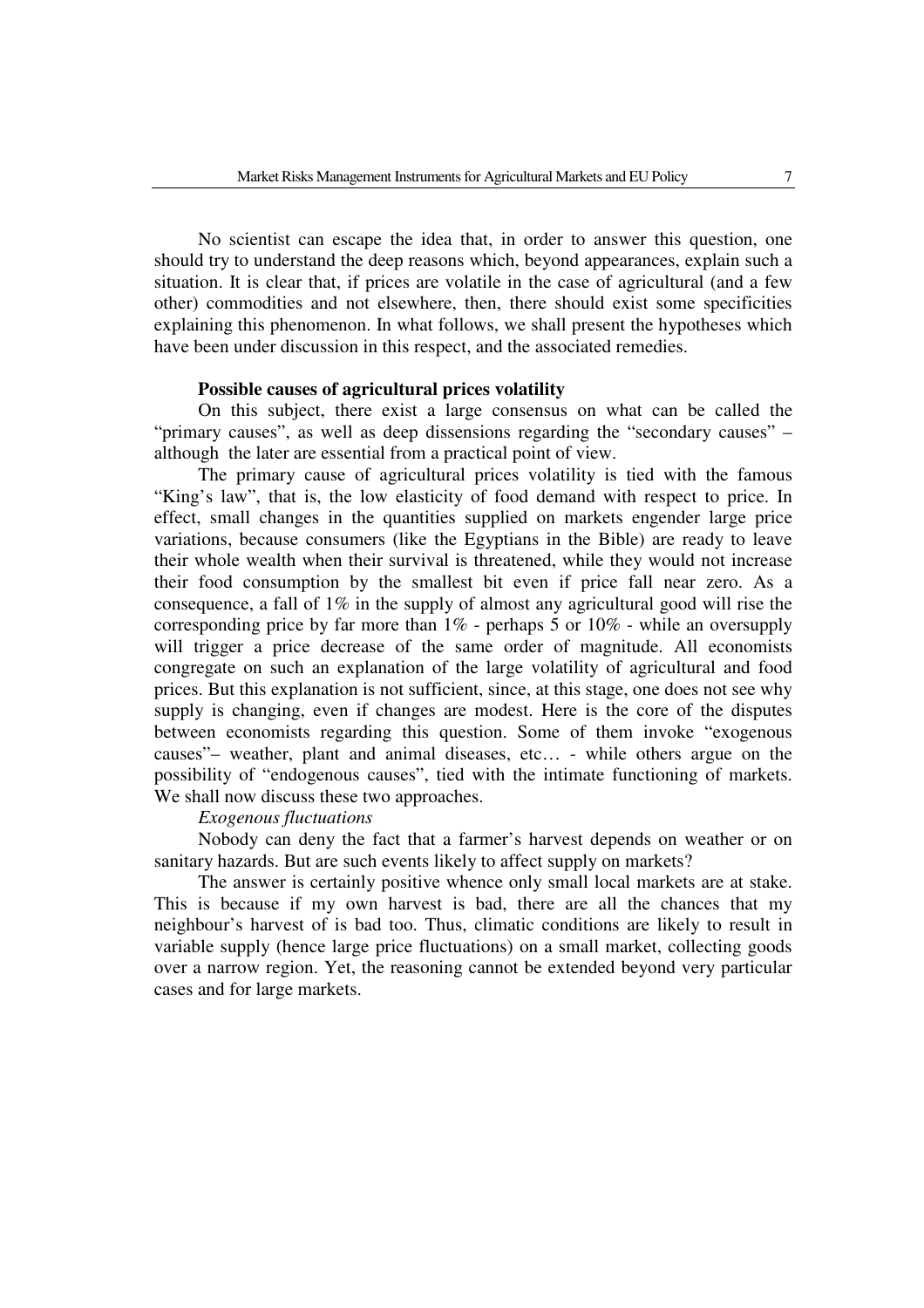

**Figure 3 Correlation between barley yields in European small regions according to distance and differences in mean yields (source: Tarasov, 2011; Boussard & Tarasov, 2013)**  *Mean yields in small regions (Ukrainian oblast, French department, German lander, etc..) are observed, and a linear tendency determined. Differences in mean yields (reflecting differences in production techniques) and distances between regions are determined. Correlations are computed between the residuals of tendencies in each regions. Each point corresponds to one correlation according to distance and yield difference. The surface is built upon the least quadratic difference between points* 

First, even at the local level, meteorological hazards might not affect all farmers at the same time: a hail storm can devastate my field, and leave my neighbour's untouched! But above all, the correlation between yields in two different locations is decreasing with the corresponding distance, as shown on figure 3. It shows that the correlation between yields hazards in two European regions becomes negligible as soon as the corresponding distance encompasses 500 to 1000 km. In this way, as soon as a market basin is larger than about 1000x1000 km, the "law of large number" holds, and the supply on such a market should remain independent of exogenous shocks. This result is not surprising. For instance, Cobble *et al.* (2007) shows that yield variation coefficients are relatively small when measured at the federal US level, even if they are large in general when measured at the county level. An this reasoning has been a strong argument in support of agricultural liberalisation (e.g. Bale & Lutz, 1974)

And this is easily understandable. For what concern meteorological events, contrary to a common creed, they rarely affect large areas uniformly. Indeed, on a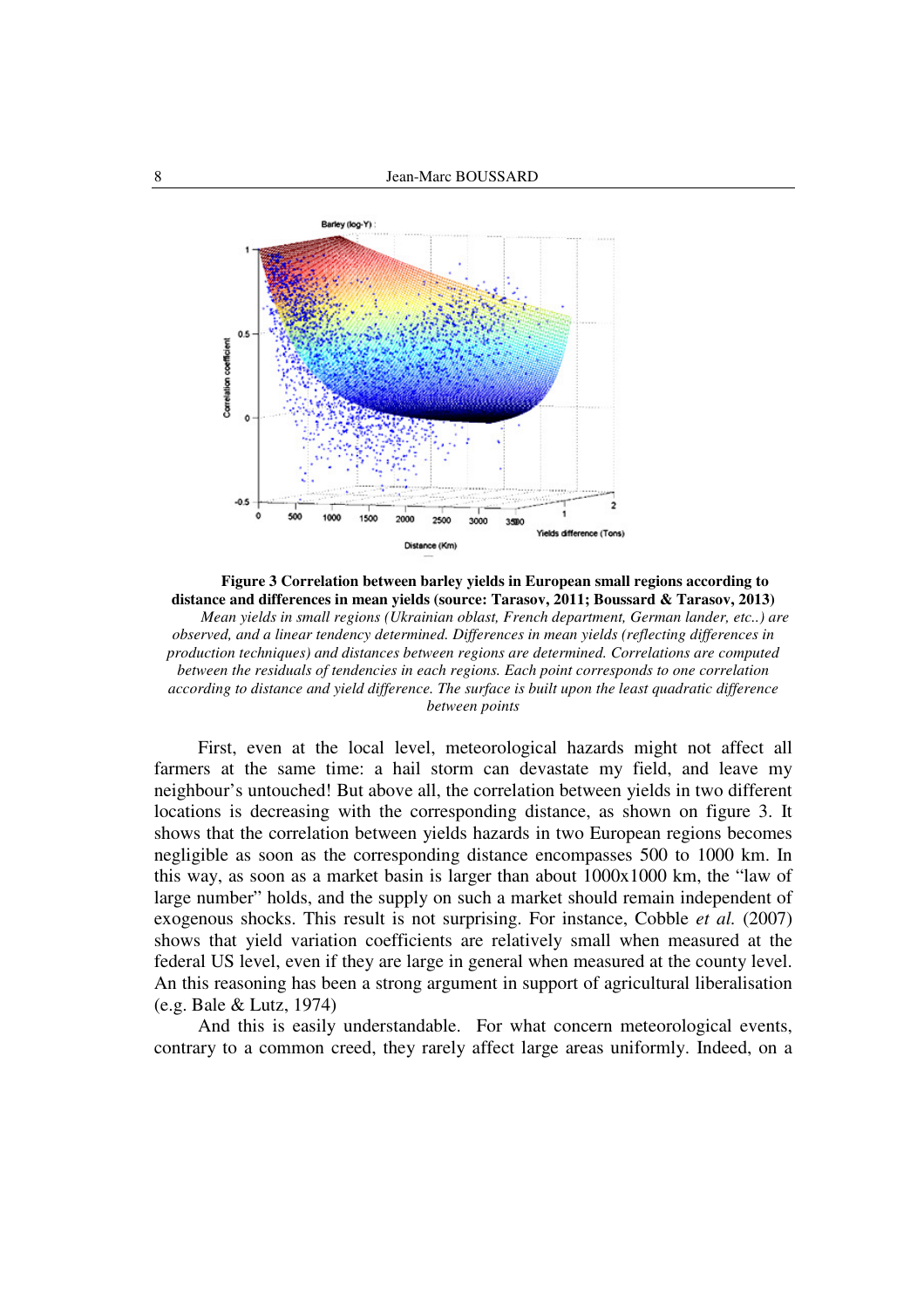map, they look like "leopard skins", with multiple "good" spots in the middle of large unfavourable perturbations, and *vice versa*.

Figure 4 illustrates this point. It shows the variations of the NDVI index $4$  over northern America during the corresponding weeks (week 32, beginning of August) of two noticeable years: 2011, often considered as a severe drought, and 2014, a very "normal" year. Indeed, one does not see very large differences between these two maps, even if the locations of green and red spots are not the same.



**Figure 4 - NDVI over north America during week 22 of two different years**  *Situation 2011 (outstanding drought) Situation 2014 (first normal year after several droughts)*

Regarding the consequences pests and diseases, the chances that they affect large areas simultaneously are not nil. Yet, they are small, and sanitary precautions are most of the time successful.

Thus, price fluctuations could have been explained by exogenous accidents a long time ago, when transportations were difficult and lengthy. Nowadays, in a matter of hours, a few trucks could suffice to carry over food in large enough quantities to feed the whole population of a large city. In such a context, the explanation of price fluctuations by exogenous events seems short.

*A contrario*, even if all conditions are met for climatic factors to be at the origin of fluctuations, they often do not explain *all* observed price changes. In his study of the price of Florida's orange juice, Roll (1984) provides a striking example in this respect. The orange tree Florida orchard extends itself over a relatively small area, about 100 x 100 km around Jacksonville. The whole production is sold on a specific market, which can be considered as well isolated from other sources of

l

 $4$  The NDVI (('Normalised Difference Vegetation Index') is related to the health of the vegetation in a point. In fact, it measures the way the vegetation reflects solar light, which depends upon how much are plants turgescent. Here, "red" zones represent areas where drying plants are dominant, while "green" zones correspond to places where plants are normally watered.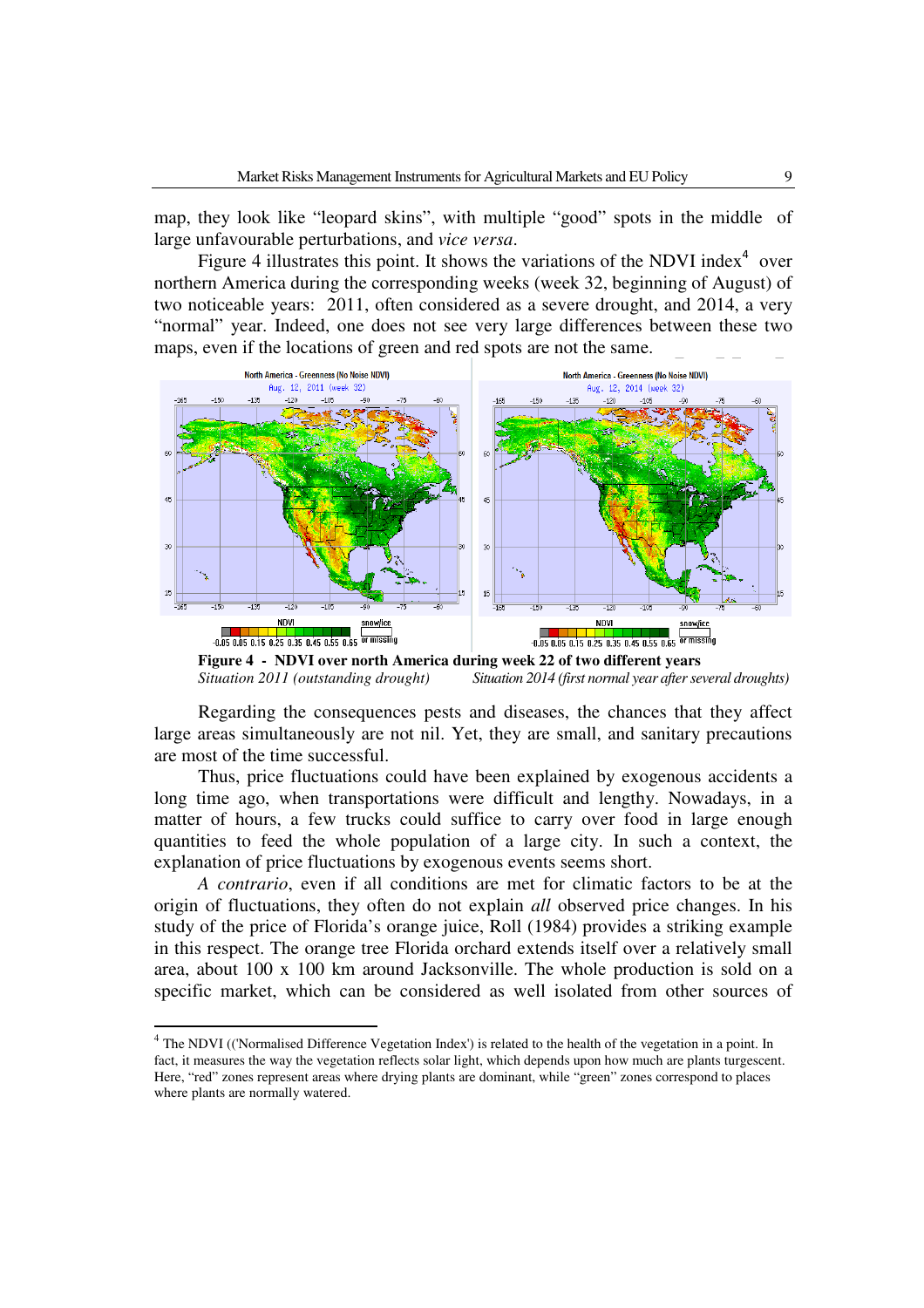orange juice. Orange trees are extremely sensitive to frost, a relatively rare accident in Florida, but which occurs from time to time. In case of frost, the whole orchard is devastated, and the harvest in jeopardy. Roll was interested in the price of the orange juice futures contracts – contracts passed in January for a delivery in July. In January, it is easy to predict a rise in July price if a frost occurred in December. In this context, expecting a relation between the climate and the price of futures orange juice contracts passed in January seems reasonable. In effect, Roll demonstrates the existence of a statistically significant relation of this type. Yet, this relation is far from explaining the bulk of the variability of the futures prices of the Florida orange juice… Other mechanisms are thus at work, and are to be identified…

All the above developments lead to the conclusion that one should envisage other sources of agricultural price variability than exogenous events. This is what we shall do now, with the endogenous theory of price variability.

## *Endogenous fluctuations*

Endogenous prices changes have nothing to do with external factors. They are engendered by the dynamics of the market itself. The starting point of the reasoning is the "cobweb model" as made famous by Ezekiel  $(1938)^5$ .

The central idea of this model is the existence of a lag between the decision to produce and the delivery on markets. Because of this lag, production decisions are not based upon any observed price, but upon an *expectation* – the price guessed by the producer at decision time. Ezekiel assumes this expectation is simply the current price during the previous period. Then, assuming that, for some reason, the quantity supplied at time 0 was  $q0$ , the observed price at time 1 is  $p1 - a$  high price on figure 5. At that price, producers are bound to deliver q1 the next time. But q1 is too large, and the price falls at  $p2...$  At price  $p2$ , the supply is  $q3$ , and so on...

Such a process can result in three types of outcome: If the ratio "slope of the demand curve over slope of the supply curve" is less than one in absolute value, then the difference between each price and quantity from one period to the following one is decreasing in absolute value: the system "converge" toward equilibrium (this is the situation pictured on figure 5). If the ratio is greater than one, this difference is increasing as time passes: the system "diverges". Finally, in the special case of the ratio being unity, the system is "periodic", the same prices and quantities coming back each two periods.

<sup>5</sup> Despite the legend, Ezekiel (he was one of the President Roosevelt advisor for agriculture during the 1930 crisis) is not the author of the model, which apparently had been developed by Kaldor (1934) as a follow up of works by Timbergen on the dynamics of maritime freight.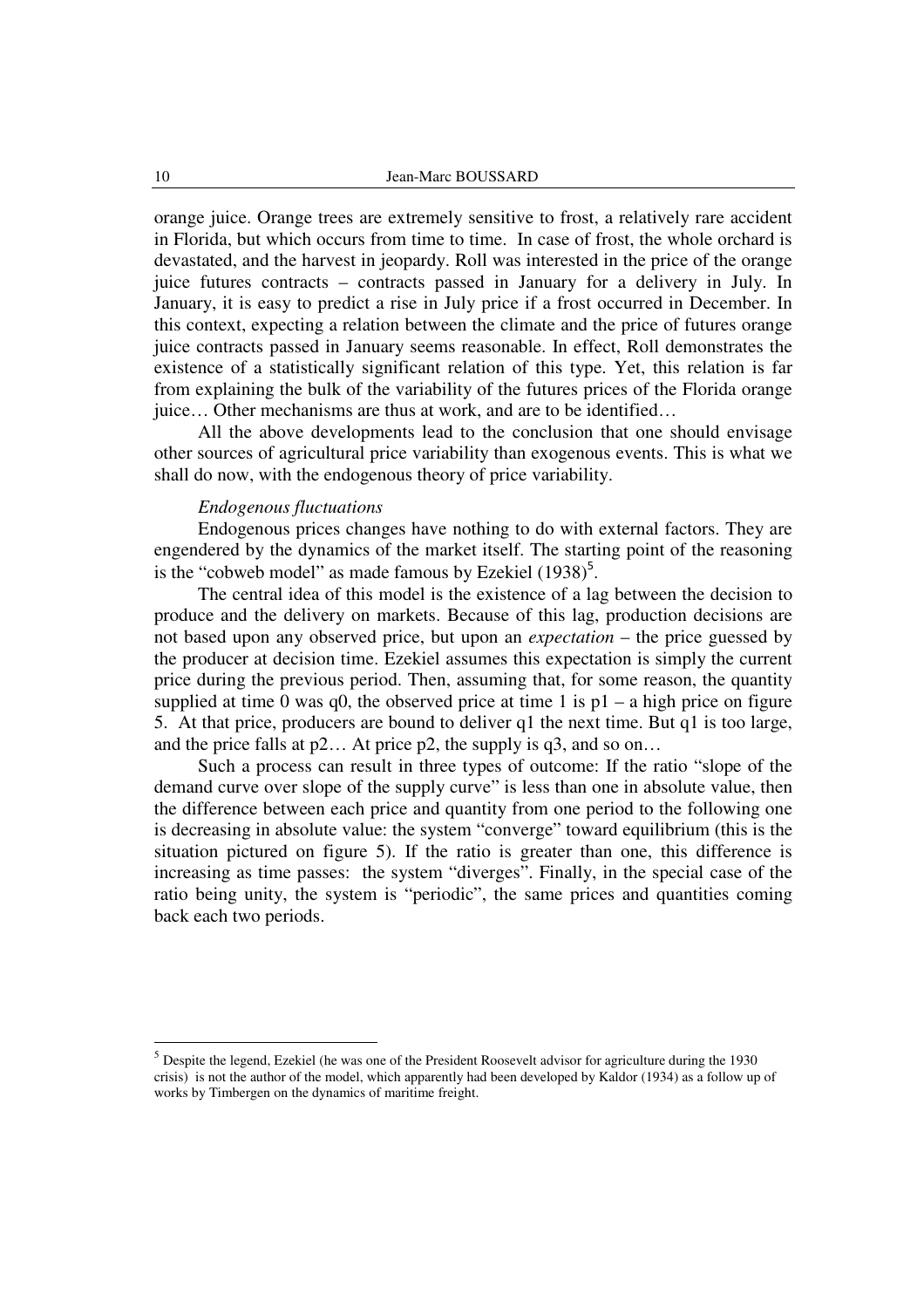

Of course, the two last situations cannot be observed in the real word: a periodic motion is not observable because, after a few rounds, producers would have noticed the high profitability of counter-cyclical production, which would lead them to take opportunity of it. By so doing, they would destroy the above mechanism, which would have therefore disappeared. Also, the "diverging" situation is not possible to last any more, because, after a few periods, it implies negative prices and quantities which are not feasible.

Thus, the cobweb model is no realistic. Yet, it delivers one main message that any economist should keep in mind: with an inelastic demand – this is the case of agricultural products – a market equilibrium point is *unstable,* like a ball at the top of a pencil, while it is stable in the opposite situation, like a ball at the bottom of a cup. Consequently, in the case of "luxury products" – those for which the demand is elastic-, market solutions lead to the optimal point where marginal cost equates price, and the price stays there. On the contrary, in the case of first necessity products, those with a rigid demand, the chances of converging toward the optimal equilibrium position are lean.

Now, the problem is to know what happens to markets when the demand is inelastic. Clearly, the original cobweb, with linear supply and demand curves, does not bring much information on this point. Ezekiel himself was perfectly aware of that. He suggested to solve the problem by assuming S shaped supply and demand curves, but this is not very convincing, because one does not see why should these curves be S (or any other letter!)- shaped. We need more subtle and deeper explanations of the fact that markets are still functioning even if they permanently stay away from equilibrium, and what are the consequences of this situation.

Obviously, the market does not "explode" (with prices and quantities going toward plus and minus infinity) because something forces it to come back toward the optimal equilibrium as soon as it is sufficiently far away of it, just as a ball which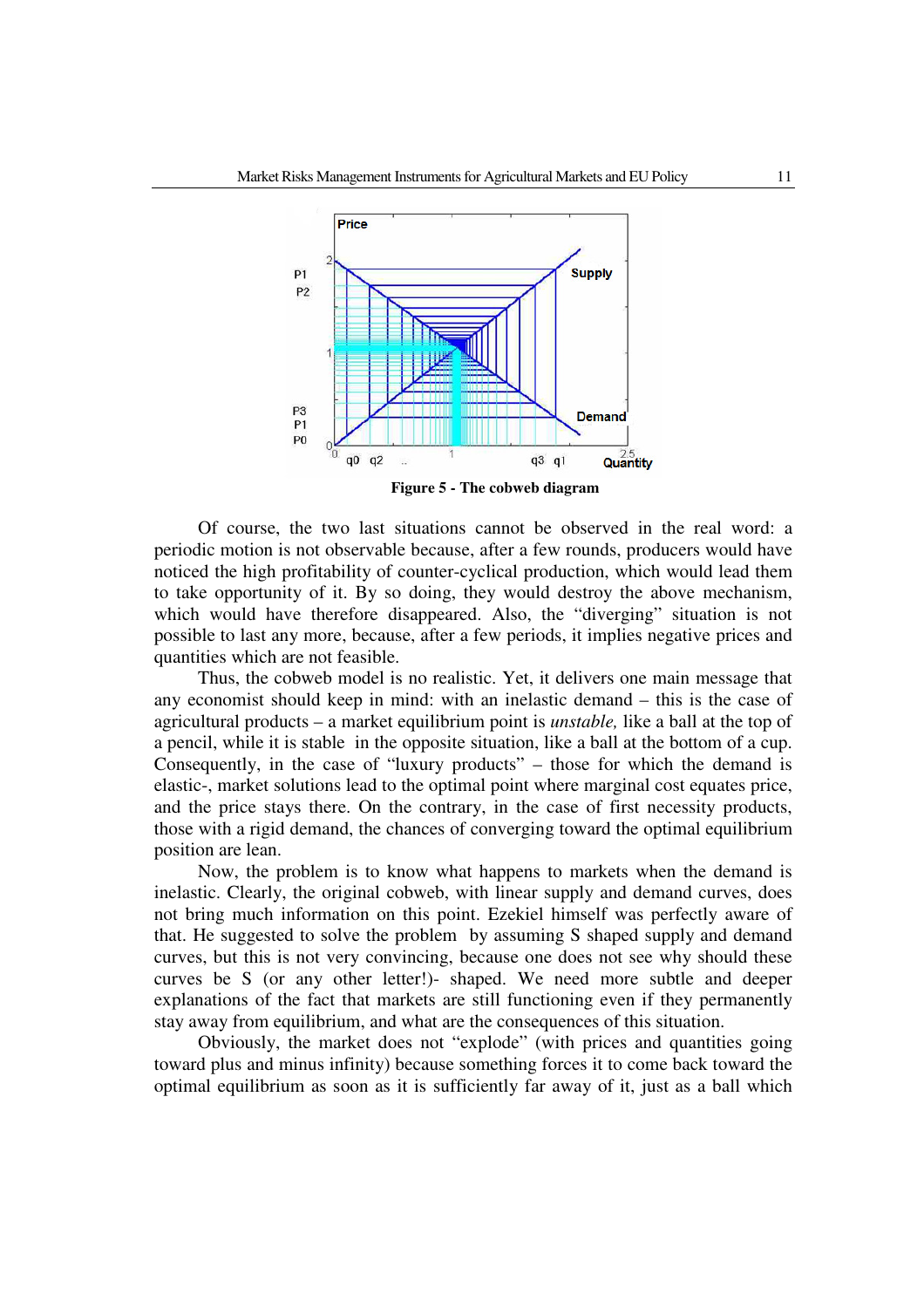would be attached at the top of a pencil by an elastic string. But what, here, plays the role of the elastic string ? Many hypothesis have been envisaged to answer this question. Two of them seem valuable, one linked with risk, the other with financial considerations.



**Figure 6 - A sample result of the « risky cobweb»**  Marginal cost:  $P=0.35 Q + 2$ ; Demand function:  $P=-3.5 Q +10$ ; Risk aversion  $=0.05$ ; Expected mean price: 6; Starting point : Q=1,5

Let's first consider risk. Market operators know that prices are volatile. Even more, they are aware of production and demand conditions. Therefore, they can very well detect any "anomalous" condition, implying a risk of "shifting regime". Thus, even without expecting any immediate change in the mean price, they can associate an increased risk with a situation really too far away of equilibrium. Now, risk is an important determinant of production decisions. Actually, producers never equate marginal cost with demand price, but with its *certainty equivalent*<sup>6</sup>. As a consequence, since the certainty equivalent of a price is always less than its mean, the quantity produced in an uncertain environment is smaller than it would be under "price certainty", and the mean price higher. This illustrates the perverse effect of risk, and the inefficiency of volatile prices. It may also help understanding why are prices prevented to reach infinity: as they become more volatile, production decreases, and mean price increases. But this increase in mean price is an incentive to increase production… at the end, the complex interaction between these two contradictory forces pulls back the system in the direction of the equilibrium whence it stays far from it, just like the elastic string does for the ball at the top of the pencil…

 $6$  The certainty equivalent of a price is defined as the certain price which would lead to the same decision as do an uncertain one. For instance, nobody would pay 50 \$ to have the right to be given 100 \$ subject to one toss with probability 0.5. Yet, many would accept such a risk if the stake is 1\$ instead of 50 \$. In the between, there exists a number x – say, 40 or 30 \$ - for which a given decision maker is *indifferent* between playing or not playing. Then, it can be said that, for this decision maker, the certainty equivalent of the 0.5 probability of a 100\$ gain is precisely x. It is to be noticed that x is a personal (and transitory) characteristic of each decision maker…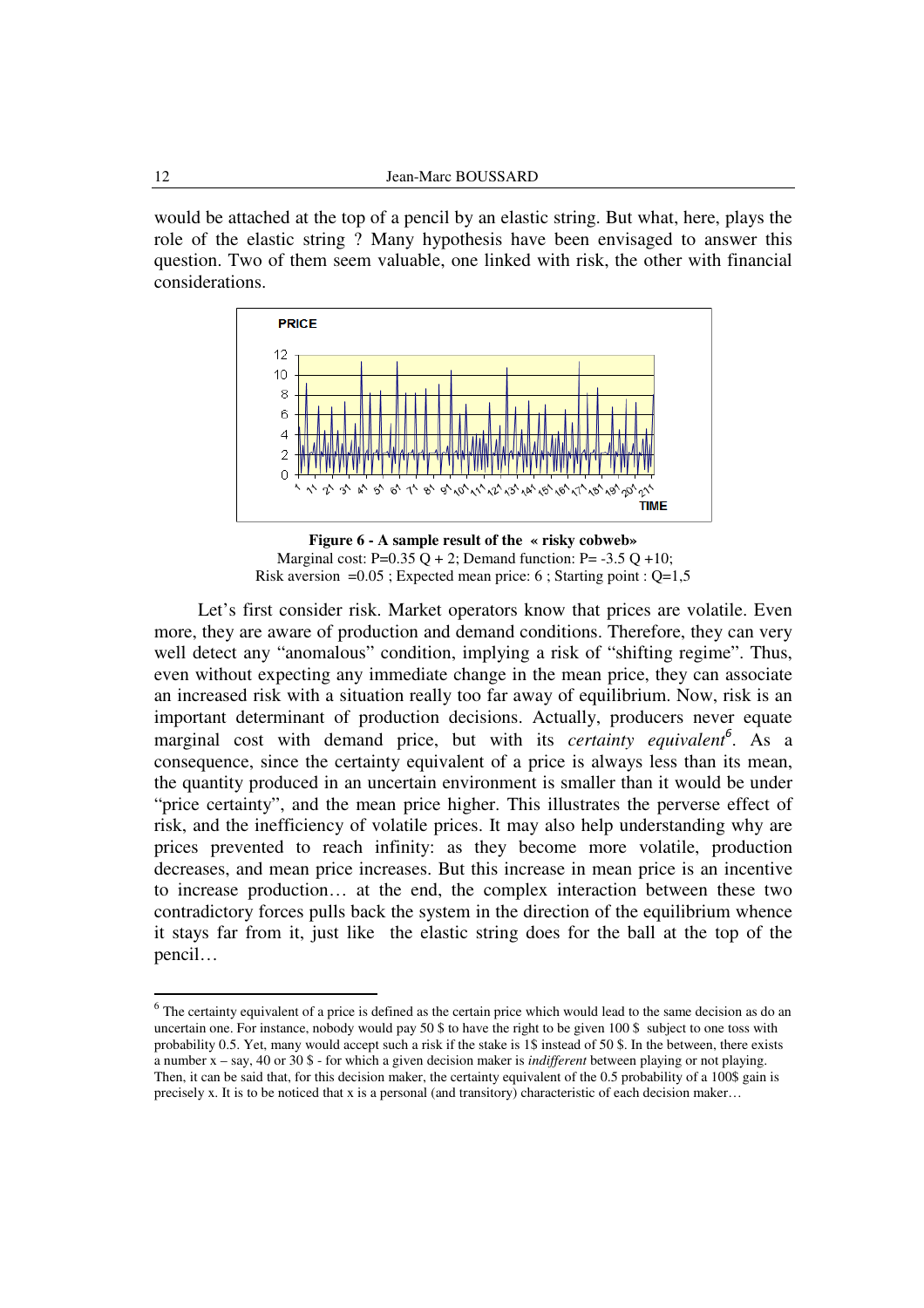Figure 6 shows a sample result from a fairly simple "risky cobweb" model built on this basis (Boussard, 1976). Expectations are constant, (here, 6.0.). Risk for period t is measured by the square of the difference between this expectation and the price at time t-1. The linear equations of the demand and supply (=marginal cost) curves are as indicated. Such a graph is not really similar with a true agricultural price series, like those of figure 1 and 2, at least because it is perfectly "stationary" instead of "trendy". Yet, it displays some of the characteristics of a random price, although it is not random at all, and perfectly deterministic. In fact, it is a "chaotic" series, in the sense of the word in mathematics: the solution of a differential equation which does not converge, nor diverges, nor is periodic. Not only the precise values of the terms of the series, but even its general shape are "sensitive to initial condition", as shown by figure 7, obtained with the same model and the same parameters except the starting point of the series (1.51 instead of 1.50): of course, the two curves of figure 6 and 7 are completely different, despite very similar parameters!



**Figure 7 - Another result of the same model as for figure 6**  All data identical with those of figure 6 except the starting point:  $q= 1.51$  instead of 1.50

It means that predicting prices on the basis of past series is impossible, except in the very short run. Indeed, this model helps understanding the futility of such an exercise. Finally, the succession of large fluctuations and of relatively steady spells must be noticed.

The risk is not the only way to generate chaotic market motions. Financial considerations could interfere with the above mechanism, and might add a few complications to the system. In effect, even if farmers expect high prices, they cannot increase their production rapidly. Even with credit, they have to accumulate a certain quantity of own money before envisaging investments and production growth. Conversely, after being indebted, if they do not stop completely in bankruptcy, they must continue to produce at whatever price. Again, the corresponding constraints are likely to change the time path of the adaptation of production to market signals, and to lead to a chaotic motion of price throughout time, in place of the simplicity of the original cobweb.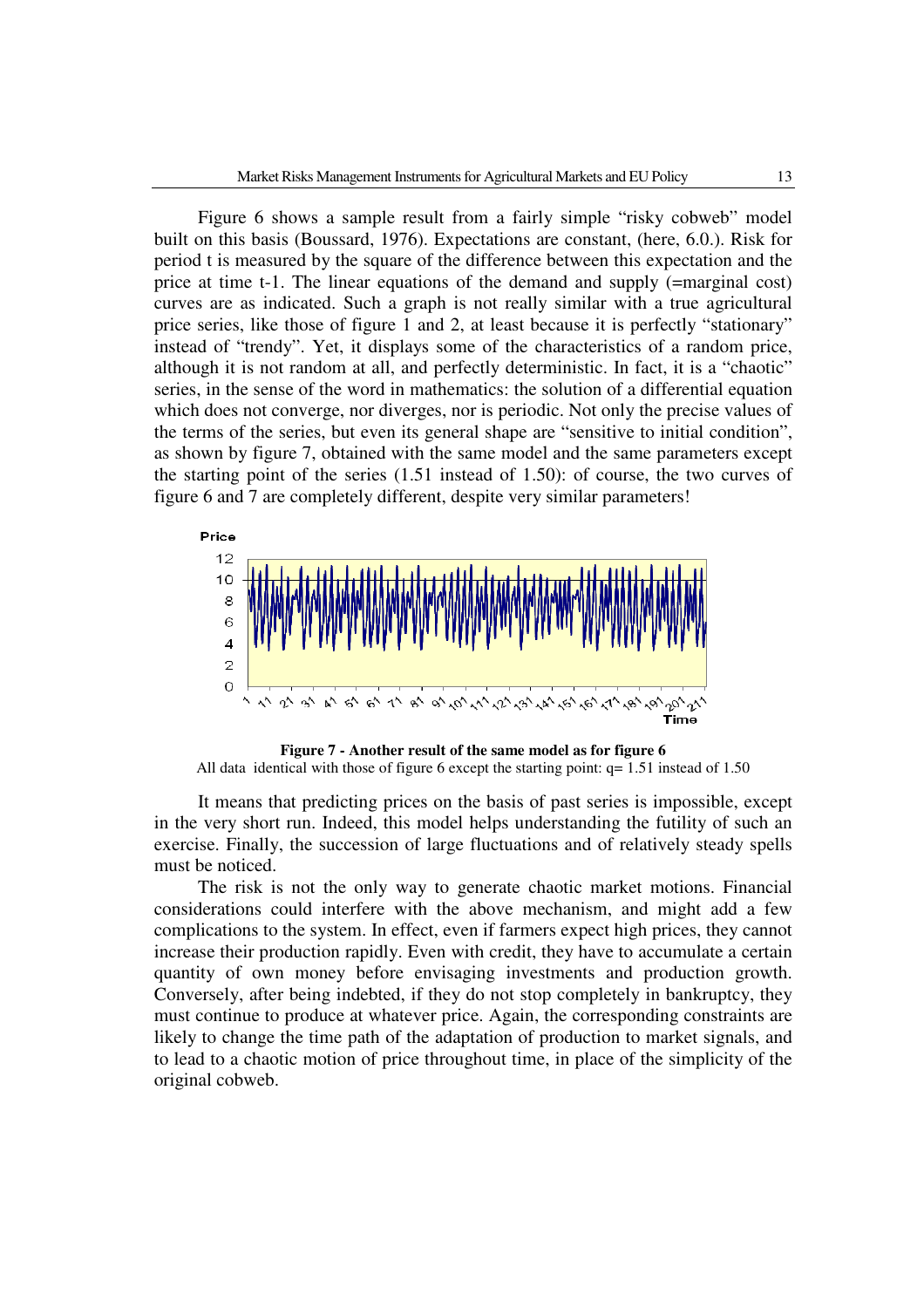Thus, be it a consequence of the farmers' behaviour in face of risk, or of financial constraints, or both, this line of explanation of endogenous fluctuations leads to consider agricultural price series as chaotic. A rather unpleasant consequence of this situation is that any intervention in the system will modify its parameters, and, consequently, result in unpredictable consequences. Here is the main difference between the endogenous and the exogenous fluctuations. The latter are amenable to interventions which will not alter the source of the disorder, but only cure its consequences. In the case of endogenous fluctuations, the problem of intervention is that it has to tackle the engendering mechanism at its very source. Otherwise, any intervention will change the parameters of the series (for instance, the frequency of low prices), thus jeopardizing all the benefit /cost computations made beforehand.

*The reality of agricultural price fluctuations* 

Thus, two sorts of mechanisms, exogenous and endogenous, might engender price fluctuations on agricultural markets. The former seems at work on isolated markets, such as in Africa, where supply comes from relatively small regions, within which all producers are submitted to the same natural hazards. The latter, on the contrary, stand as the sole possible explanation of price fluctuations in large international markets supplied from many remote locations. In such an environment, the "law of large number" holds, and precludes ascribing the origin of fluctuation to climatic or similar hazards.

In fact, it is possible to argue that both mechanisms jointly play a role in the two situations, although perhaps with a different intensity in each location and institutional setting. This is not a good new, because the remedies to be envisaged in order to avoid these detrimental phenomena are different in each case, and probably contradictory one with each others..…

We shall now discuss these contradictions in the light of the agricultural policies within the European Community. First, we shall examine the case of the policies designed to cope with exogenous fluctuations. Then, we shall see that such policies are very likely to fail, and lead to disasters in the context of endogenous fluctuations. And we shall end with considerations on how to replace them…

## **Consequences for EC policies: the case of exogenous fluctuations**

 In the case of exogenous random fluctuations, two main types of methods are available in order to mitigate the detrimental effects of prices changes: insurances and storage.

#### *Insurances: extent and limits*

Insurances are built upon the "Law of large numbers" (LLN). The LLN specifies the properties of the sum of a set of random variables, each of them "small" by comparison with the sum. If these variables are "independent" – or nearly so -, and if the number of variable is "large" enough, then the variability of the sum is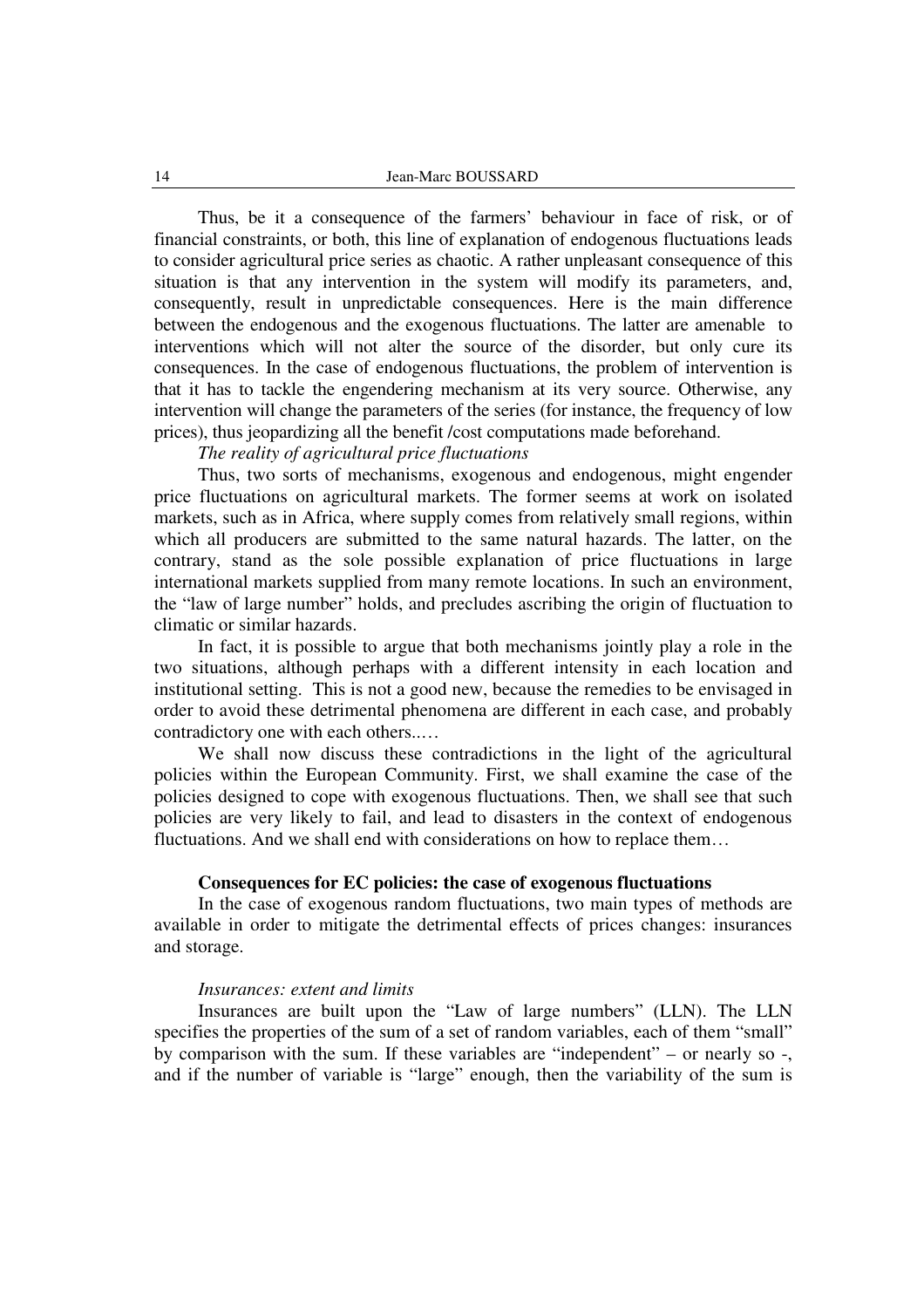very small, at the point of being negligible. Of course, this statement is extremely imprecise, because one should have defined the terms "small", "independent", "large", "variability" etc… Indeed, several "laws of large numbers" do exist, differing by the precise meaning attributed to these words. Yet, the above formulation is sufficient to grasp the essence of the theorem, and to understand its usefulness, as well as its limits, when making use of it in the insurance business.

 In effect, because of the LLN, an insurance company can promise its customers to pay them a sum of money subject to the occurrence of some random event, in exchange of a fixed non random premium, and that, without taking itself the smallest risk, provided that the above mentioned requirements are fulfilled: the probability of each random event must be independent of the others, the promised sums must be small by comparison with the total, etc.. If these conditions are satisfied, the sum which will be disbursed each year by the company can be predicted with great precision, in such a way that the premiums can easily be fixed at a rate which will cover all expenses tied with payment triggering events, augmented of the management costs and a reasonable benefit. The only real risk taken by the company would be to miscalculate the probabilities of damages… At the same time, the consequence of the system is a redistribution of the money collect through premiums: it flows from the "lucky" (who pay premiums without immediate benefits) to the "unlucky" (who's indemnities are much larger than the premiums). For that reason, insurance companies are often called "mutual".

Of course, the above mentioned conditions definitely exclude any "price insurance": if price are low, they are low for everybody. It is therefore impossible to pay the damages suffered by the "unlucky" with the premiums collected from the "lucky". In technical terms, we would say that the "price risk" is almost perfectly correlated between each subscriber, thus precluding any recourse to the LLN. The only possibility which would be open in this respect would rely on the independence of one year with respect to the others. But in this case (and assuming years are independent one from each other, which is still to be demonstrated), the problem would be essentially financial, since inter-annual transfers of money would be necessary. Above all, the financial equilibrium would require a "large number " of years – in practice, something like 500 or 1000: the planning horizon of insurance companies is not so far!. And, of course, this infeasibility of the "price insurance" implies a similar infeasibility of any "revenue insurance", since a revenue insurance contract would be the product of a yield insurance and of a price insurance contract…

By contrast, a yield insurance contract is theoretically feasible, although under conditions. Such a contract would guaranty a payment to a farmer whom harvest would have been less than normal for reasons out of his or her control. Such a risk is "small", at least if the number of such contracts held by the same company is "large" – say more than 1000- 10000. Yet, if all these contracts are localised within the same geographical region, individual risks are highly correlated: it means that to be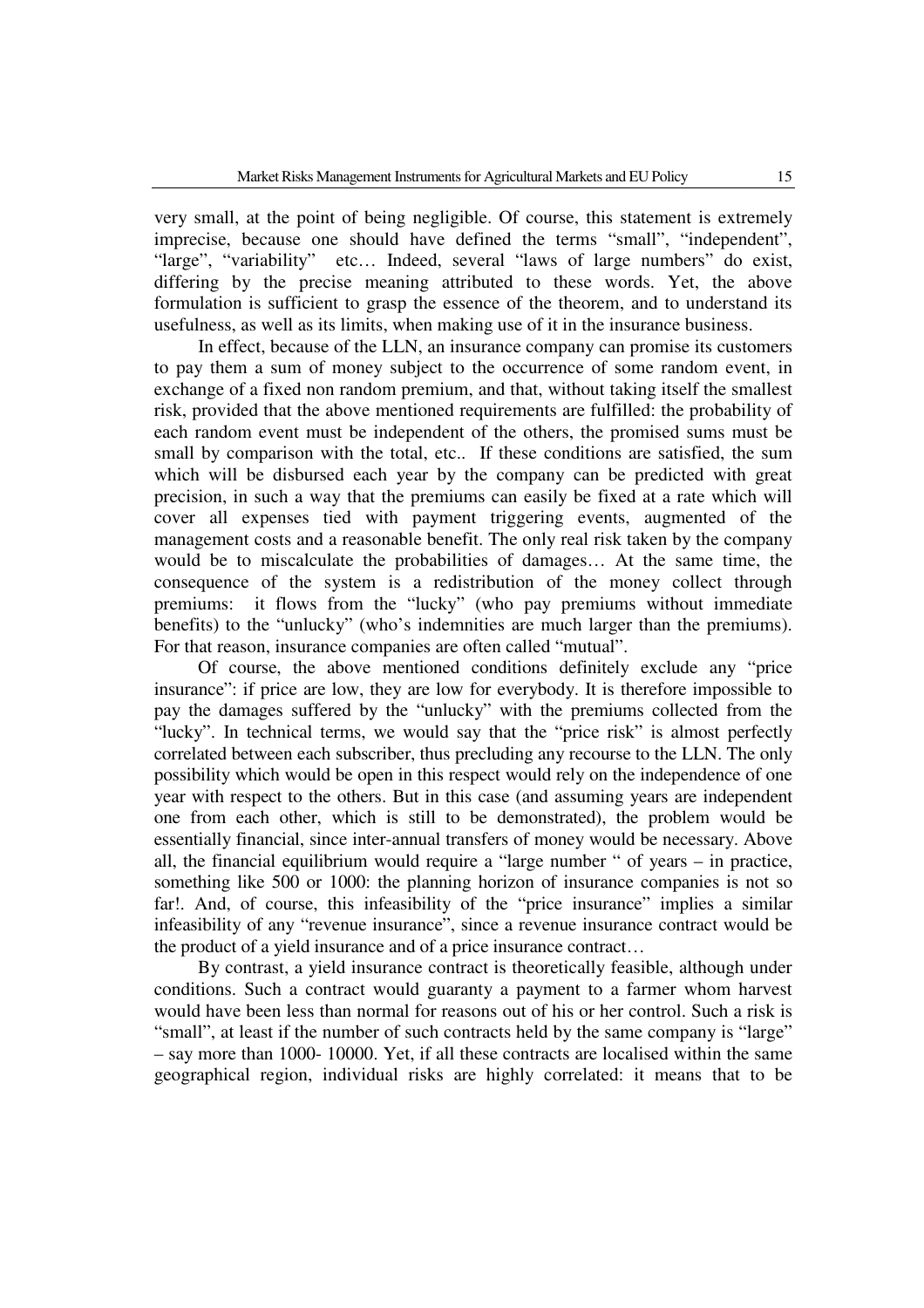credible, a company will need to operate over continental sized areas. Notice that the European area is large enough for that, which could be a reason (among others!) for the European Union.

But the main problem for yield insurance is with the above proviso "out of his or her control". In effect, without adequate specifications in the contract, nothing prevent the subscriber to neglect all necessary cares, and discover at the end a very poor yield, justifying an indemnity… For this reason, yield insurance contracts must be carefully written<sup>7</sup>, specifying the techniques which have to be employed on the insured crop, and the mean to check they have been actually put in operation. An alternative is to specify some sort of easily verifiable event triggering the payment (for instance, a hail storm). In this case, the payment is not really linked with the actual yield deficit, but with the occurrence of the specified event, whatever its actual consequences on the own yield of a particular beneficiary.

There is still another obstacle to yield insurance development: the damage reducing techniques. For instance, it is possible to develop irrigation systems to avoid the risk of drought, or use pesticides to prevent undesirable diseases. Such techniques are costly in general, but whether the corresponding cost supersedes the cost of insurance remains a question specific to each situation. Often, the benefit is larger with the risk prevention technique, which reduces the attractivity of the crop insurance contract.

Now, for the collectivity point of view, there is an additional benefit of using prevention techniques rather than insurance: Even if a crop insurance system can wipe out the damages caused to the farmer, it does not suppress their consequences for the consumer. The latter is still affected by the deficit in overall harvest, and the corresponding price increase. Such a consideration should especially be taken in account when designing an agricultural policy involving crop insurance subsidisation: the later is only a second best, which helps farmers, but not consumers. Even more, if one recalls the above considerations regarding the "mutual character" of insurance schemes, and the fact that insurances only shift the burden of damages between subscribers, then a subsidy to crop insurance is nothing else than a disguised price subsidy, which should be considered as such by the  $WTO^8$ .

From this last point of view, crop insurance is far from being a very efficient mean of coping with the instability of agricultural prices. Yet, by (to some extent) preserving farmers from bankruptcy, it can reduce the long run effects of a temporary accident which, otherwise, could have weakened the producing system for a while. Also, by avoiding farmers being submitted to exceedingly large business risks, it can

l

 $<sup>7</sup>$  The Spanish crop insurance scheme stands as an outstanding example in this respect.</sup>

<sup>&</sup>lt;sup>8</sup> For some reasons – perhaps because the diplomats in charge of drafting the Marrakech treatise were not very acquainted with insurance economics - it is not the case, which constitutes a logical breach in the WTO agreements.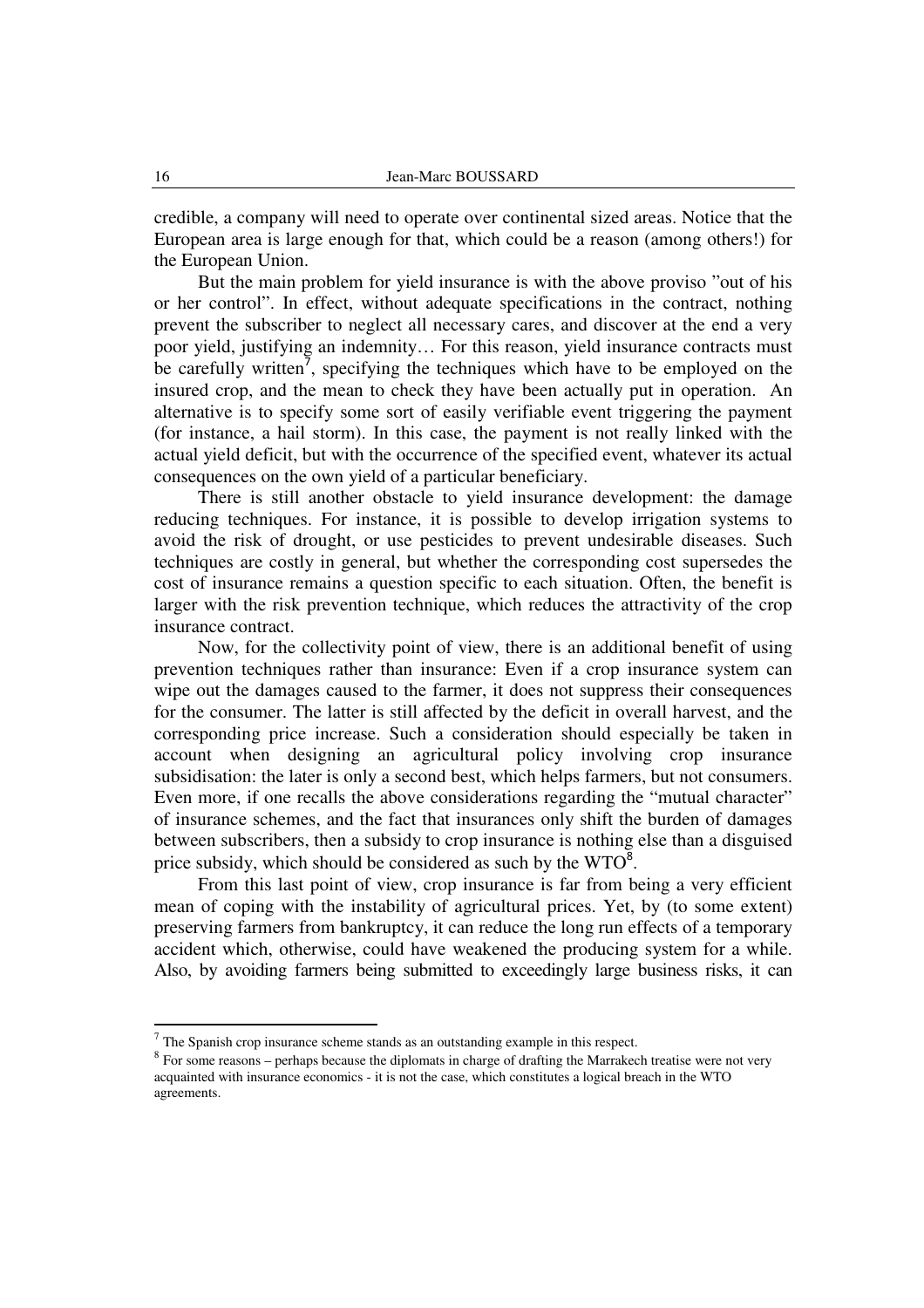induce them to increase production, to the consumer benefit: these are not negligible benefits. But, as we have seen, this instrument cannot be employed everywhere any time.

#### *Storage*

l

Storage is an alternative to insurance in natural hazards remediation. Indeed, it is historically the first one to have been put in operation as a food security policy, as shown for instance by the Bible, which mentions it in Egypt about 1800 years BC. In effect, and contrary to insurance, since it is designed to avoid famines, it is directed toward consumer's rather than producer's benefit.

The mechanism at work is simple and well known: one buys commodities when harvests are good. At that time, prices are low, and this action tends to increase them, for the producer benefit. Commodities are stocked for a while, until another harvest is bad and prices high. Then, the stock is sold, which depresses the high price, for the consumer benefit. But the selling price is still higher than the buying price, in such a way that the storage operator has also a benefit. Because of this circumstance, there does not exist any reason for public authorities to be involved in such operations: the stockpiling mechanism can work within a perfectly liberal setting.

In addition, if the shocks are really of exogenous origin, with stationary probabilities, there exist efficient algorithms which minimize the risk of being out of stock, or of saturating the storage capacity $9$ .

Thus, storage results in a multitude of miraculous effects, benefiting to producer, consumer and storage operator, as well as stabilizing prices. They do not need any subsidy, as soon as the storage operator can keep the difference between purchasing and reselling prices. In presence of so many obvious advantages, it is surprising that it does not seem to expand itself spontaneously at its optimal level... Yet, experience shows that, most of time throughout history, in view of the inability of private operators to do the job, storage has been operated by public entities, be it the Egyptian Pharaohs, the *anonnes* of the Roman empire, the "lords" of feudality (and their castles as granaries), etc…. Worse, there exist many examples of private storage operators being called "speculators" and severely chastised (if not simply killed!) for being responsible of famines.

In fact, this is not so surprising. Often, operators are misled. Instead of "buying low and selling high", they (unwillingly) do just the contrary: because they are afraid prices could still increase, they buy "high", thus increasing price again, self fulfilling expectations, and creating penury. Or they make the same mistake in the opposite direction when prices are low…. These observations might lead to the conclusion that there exists a flaw in the above reasoning about the ability of storage to solve the volatility problem within a pure liberal framework….Actually, this flaw is not difficult to find: it lies in the assumption according to which we are in presence of

<sup>9</sup> In this respect, the pioneer work is by Gustafson (1958). A basic reference is William & Wright (1991). A recent contribution is Gouel & Jean (2011).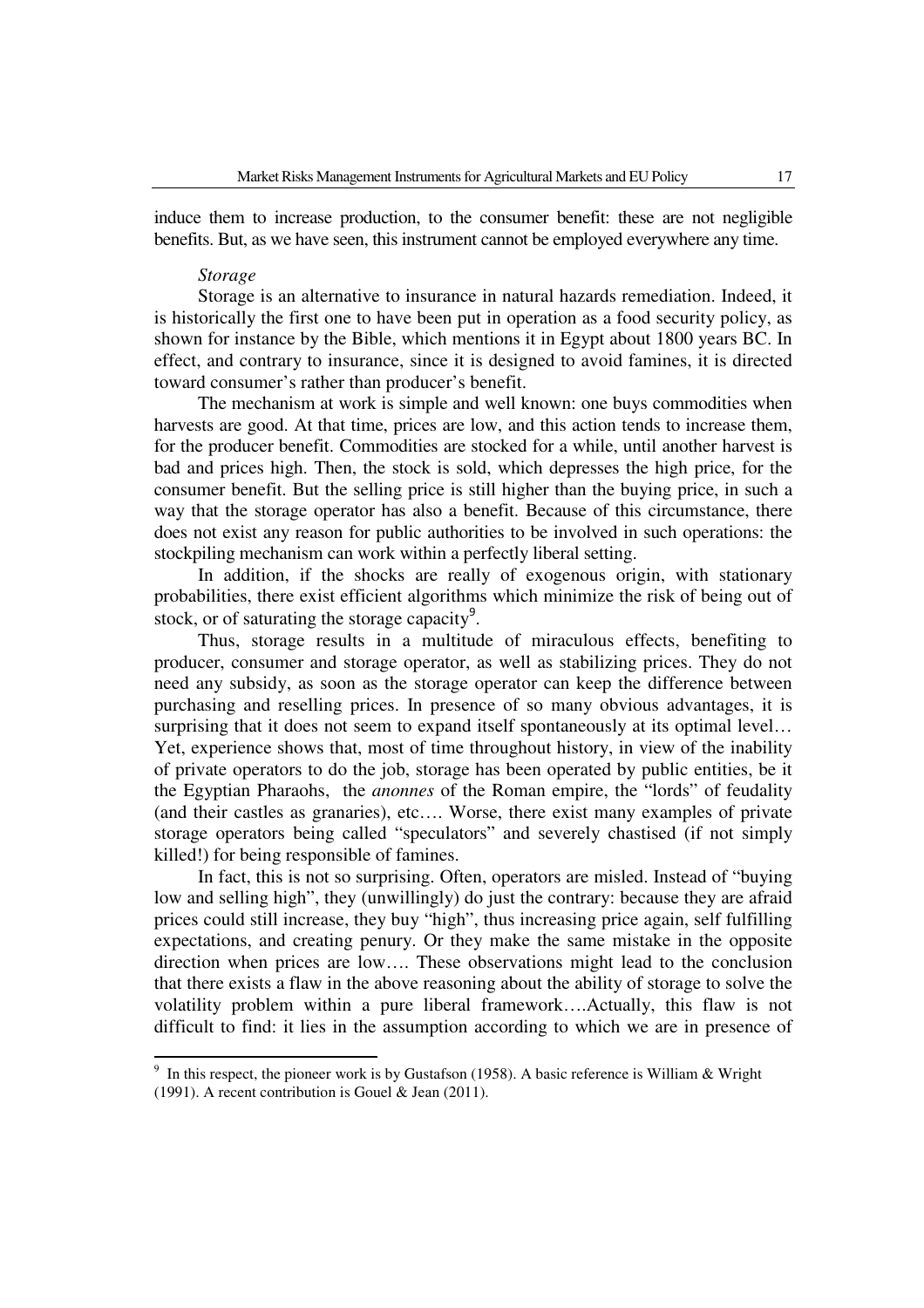purely exogenous fluctuations, with perfectly defined probabilities, while expectation errors are tied with endogenous mechanisms.

Thus, the price stabilisation methods based on the "exogenous source of fluctuations" assumption are in jeopardy if applied in a different context of endogenous fluctuations. This is especially clear in the case of storage: the slope and location of the supply and demand curves are modified by the existence of storage in such a way that the probabilities of gluts or penuries are not constant anymore. This is the reason for why any operator, even in possession of the most improved Gustafson's algorithms, will be mistaken at the end, and deserving people's anger against speculators.

In such a context, we have now to turn our attention to price stabilisation within an endogenous fluctuation framework.

## **Consequences for EC policies: the case of endogenous fluctuations**

 As noticed above, whatever the cause of fluctuations, once the necessity to lower their amplitude is recognized, an economist is naturally tempted to find some sort of innovation capable of getting the desired result within a purely liberal framework, without public policies interventions. The "futures markets" seem to be able to bring such a solution. We shall first discuss the possibilities in this direction. Yet, their potential is probably smaller than expected. Thus, we shall have to envisage various methods for policy interventions.

## *Are futures markets sufficient to avoid the detrimental consequences of price variability?*

On a futures market, operators exchange promises: for instance, the first of October, operator "A" promise to deliver x tons of wheat (with a specified quality) at location y, next  $1<sup>st</sup>$  August, and operator "B" promise to buy it at that time for a specified price. There exist variants of this kind of promises: for instance, "A" can promise to deliver only if price is greater than z (or smaller than z'). This later kind of arrangement is an "option". Yet, the typical transaction is the first one, upon which we shall focus our attention, the others adding unnecessary complexity in the analysis.

The main advantage of such a possibility is that the seller (here "A") is perfectly sure of the price it will get at delivery time. In this way, "A" can organize production and decide investments on the basis of known prices. In such a setting, there are all the reasons for that marginal cost equates price, thus guarantying market optimality.

Yet, at delivery time, there are no reasons for that the "spot price" (the current price at that time) be the same as the "promised" price. This implies two consequences: first, the actual selling producer price is not the marginal cost anymore. Second, there are always one winner and one loser in each transaction.

A first consequence of this second remark is that the loser is tempted not to fulfil engagements… In view of this difficulty, futures markets operate under the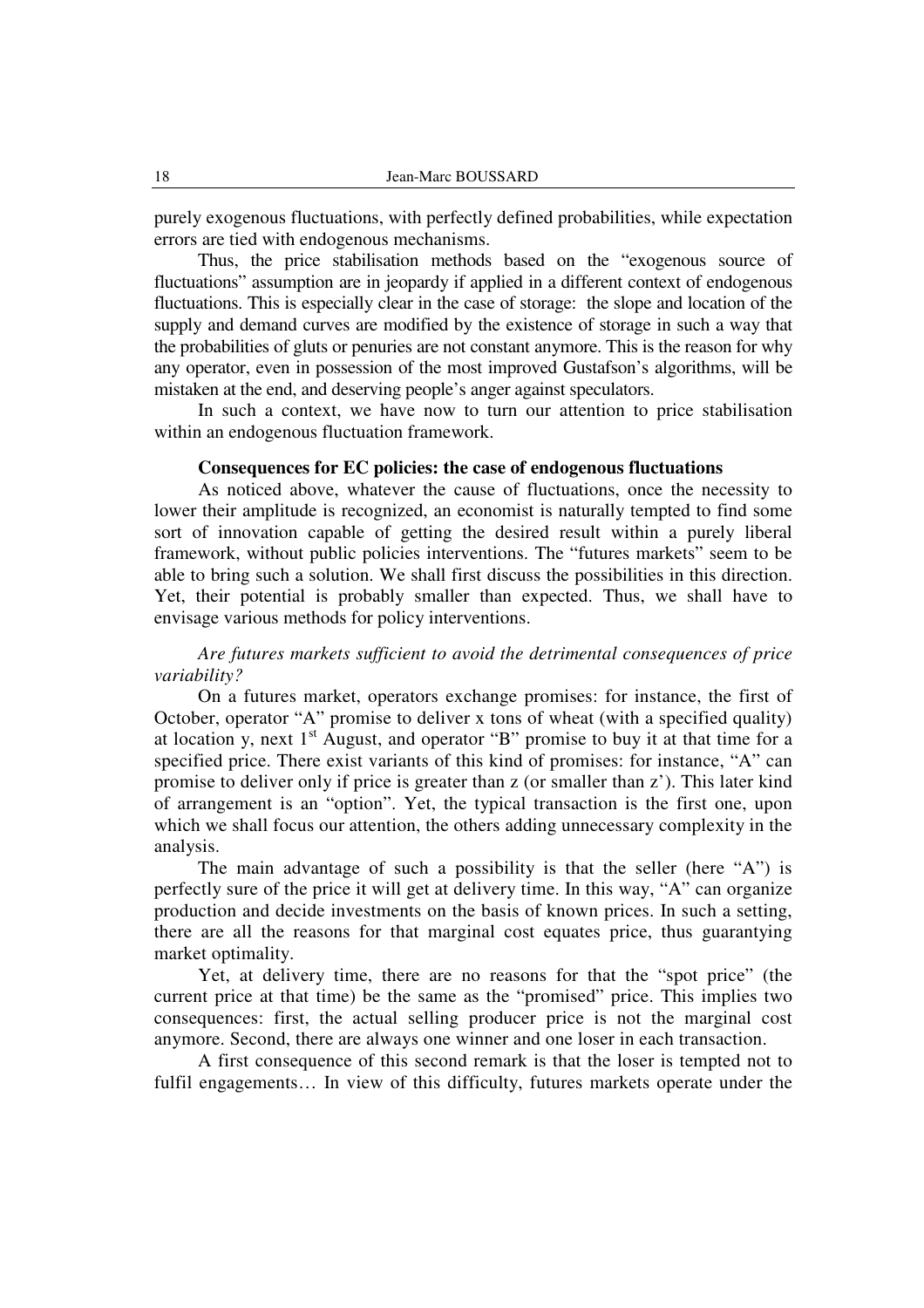supervision of an authority which calls losses and pays gains day after day, adjusting the (small) daily changes of prices all the time between promise and delivery. If one day, one of the participants does not comply with the adjustment, it is at once evicted out of the market and cannot operate any more…In this way, everybody is sure that transactions will be correctly ended at due time, whoever the loser.

But the fact that any promise is sure to be fulfilled does not suppress the loser's frustration. The later can feel to have been a fool to let embarked in such a disaster… hence, the main draw back of price volatility does not disappear with the existence of futures markets. The decision to sell or buy trough these institutions is always risky, with the detrimental consequences of such a situation. In addition, the time between promise and delivery is usually short – six month to two years – which is often not long enough to cover the risk of agricultural investments, and facilitate credit opening to farmers. Most newly established young farmers would like to know how they will be (and at which price they will sell!) in 10 to 20 years from now…

Finally, futures markets are open to "speculators", that is, persons who promise to buy or sell, without the least intent to do it (because they "do not touch commodity"!), but because they hope to resell the contract to another operator with benefit before its term. In this way, they operate exactly like the above described storage operator. The only difference lies in the fact that the stock is now "virtual" instead of being "real". Therefore, those analysts who think in terms of exogenous risks are right to credit them with the faculty of lowering price volatility, just like the "real" storage operators. And just for the same reasons, these futures markets speculators, when their expectations are wrong, probably increase volatility, and ruin themselves at the same time $10^{10}$ ...

Thus, while futures markets may bring some help in face of exogenous shocks, there are no reasons for that they can stabilize anything in an endogenous fluctuation context. And since no other "liberal" solutions seem to qualify for that, we have to turn our attention toward the possibility and pitfalls of public intervention.

## *Public fixed price for unlimited quantities*

l

If the very cause of price vagary lies in the market itself, then a solution to avoid it would be to severe all ties between agriculture and market… Historically, such is the conclusion reached by Henry Wallace and Rexford Tugwell, the agricultural advisors of the US President Roosevelt during the 1930's. Consequently, the Roosevelt administration began buying any supplied quantity of

 $10$  Notice that not all speculators ruin themselves. Some of them keep their profits. The mechanisms at work here might be instrumental in creating and maintaining wealth inequality.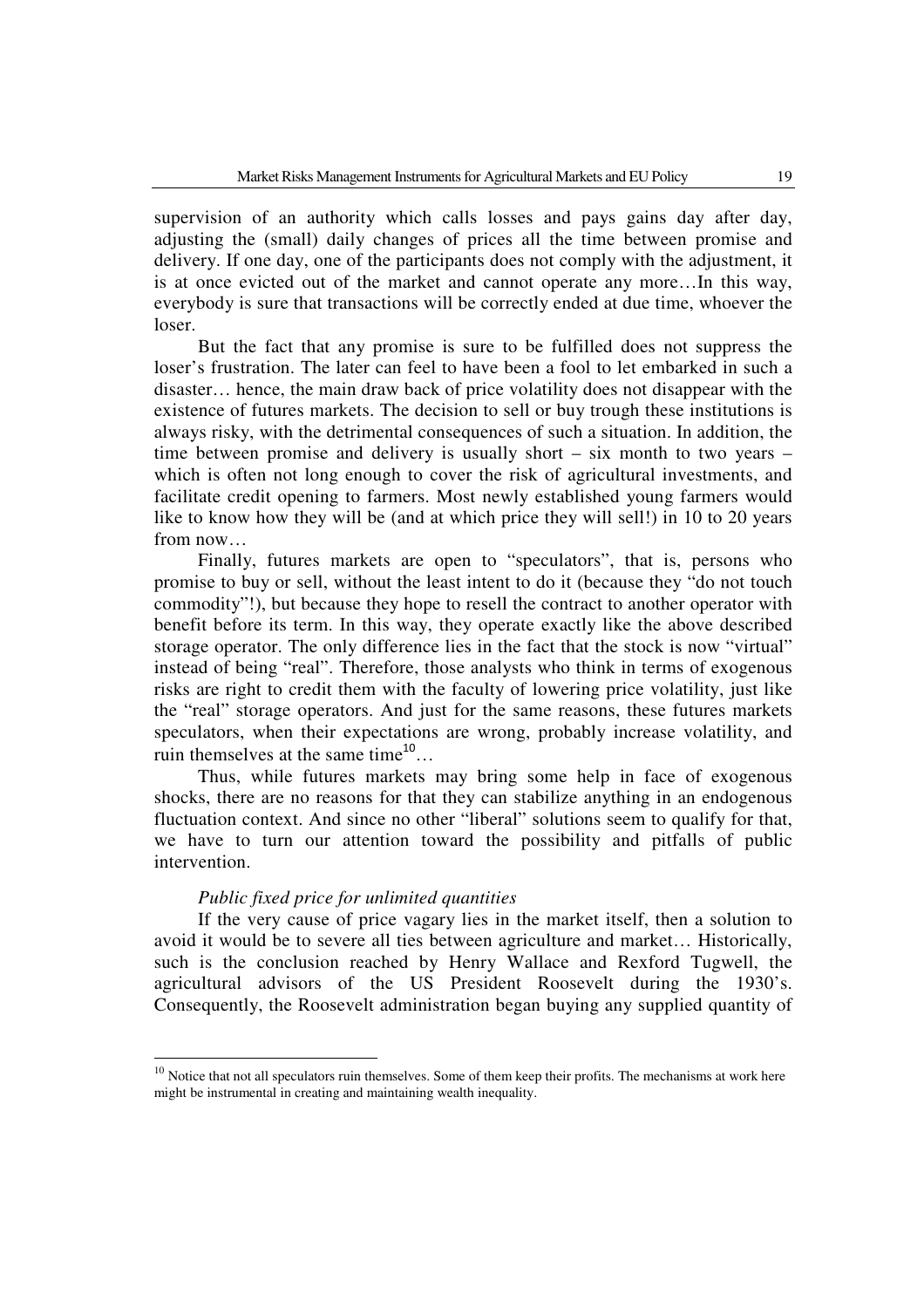specified commodity at fixed price. Then, goods were stored or resold on the market under administrative supervision.

We shall not here tell all the many events which accompanied the implementation of this decision<sup>11</sup>. At the end, after world war II, it was adopted (with variants of secondary importance) not only in the US, but also in almost all non socialist countries. It ended with outstanding successes: not only was the US capable of feeding post-war western Europe in 1945-50, but also, and above all, it avoided the world famine that many analysts of the 1950's forecasted for the years 1990-2000.

The reason is easy to understand: new techniques – machines, fertilizers, pesticides – were put in operation at that time. Such innovations requested large quantities of capital. With volatile prices, in the previous period, the corresponding investments had been impossible to finance. But with stable prices, lending without excessive risks was made possible for banks. Yet, the system was not sustainable, as we shall see.

In effect, figure 8 shows the problem: be it in France or in the USA (the same kind of graph could have been obtained with data from many other countries), yields, under such a regime, are rapidly growing, up to the point of encompassing all solvable needs. This is visible on these graphs, with the "kink" on the precise dates at which guaranteed price policies begun, either in the US or in France. Similarly, in the recent years, one see a conspicuous slowing down of the yields increase in France. There is at least a serious suspicion that it is linked with the abandonment of fixed prices policies in this country, even if some analysts ascribe it to global warming (but why should global warming stop yields increase?).



**Figure 8 - Wheat yields in France and USA, 1815-2015** 

 $11$  The AAA (Agricultural Adjustment Act) was rejected by the Supreme Court because it was in some sense "socialist". It was issued again under "ecologist" considerations (to prevent the erosion of Middel West soils by the "dust bowl"…). Many other side events occurred.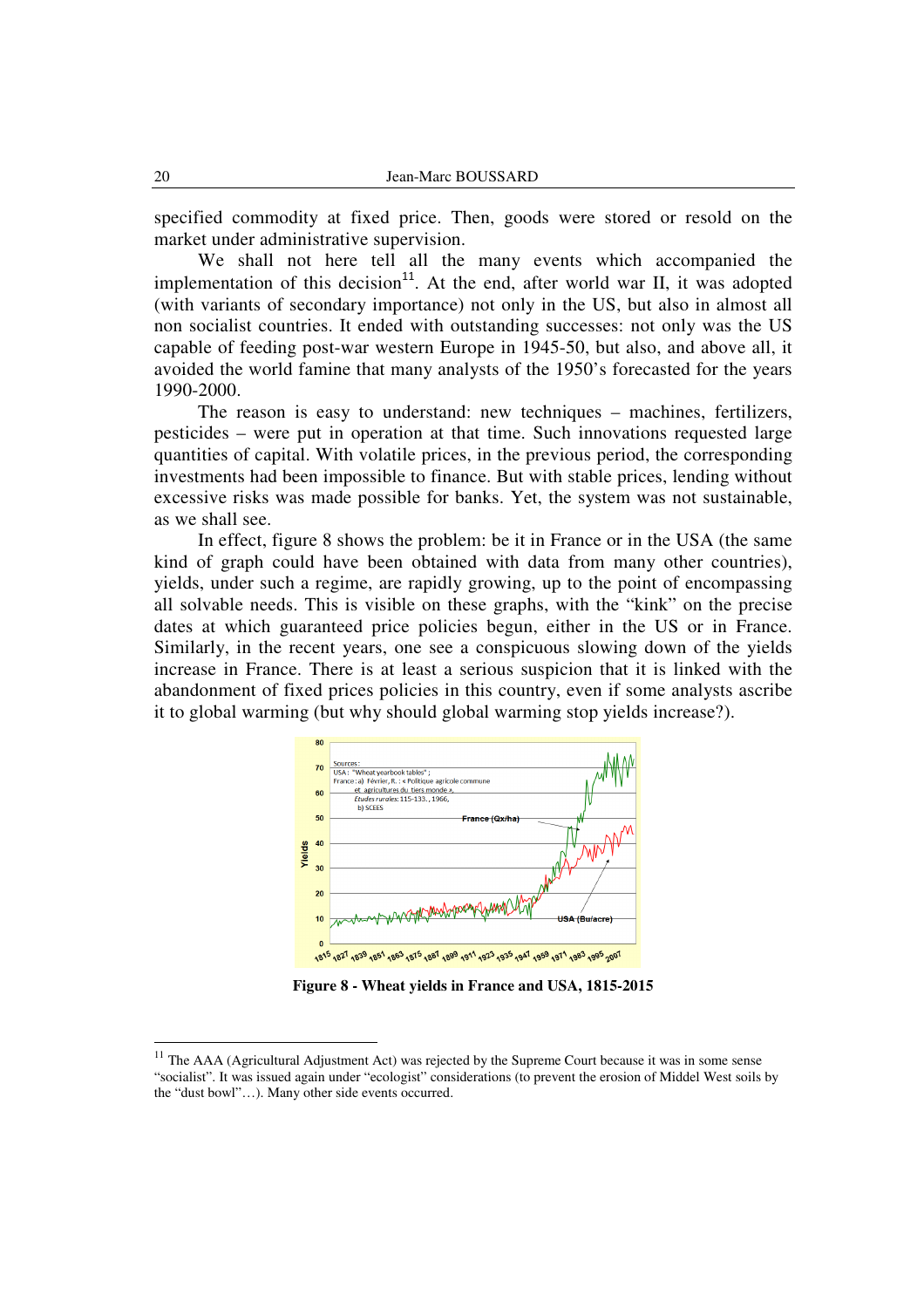

**Figure 9 - Supply and demand with unlimited price guarantee** 

There is another approach (a little bit more abstract) to the same problem: If the agricultural production function is "homogenous and of degree one", then the marginal cost must be constant, meaning the supply curve is parallel to the "x" axis (figure 9). With a price guaranteed for any supplied quantity, the demand curve is also parallel to the same axe. Two parallel lines cross over at infinity… A price guaranteed policy for unlimited quantities unavoidably leads to an infinite production…

 Here is the reason for which these policies were successful in avoiding famines. But at the same time, they necessarily lead to over production after a while. For years, the main producing countries avoided the problem by storing excess production at a huge cost12. Subsidizing exports was also a common practice, which raised diplomatic problems, because beneficiaries argued that, by selling quantities at dumping prices, developed countries prevented their own farmers to sell their products13. But such expedients have their limits. Alternative solutions had to be found.

In the eyes of a standard economist, the most natural of them was to lower guaranteed price, in order to decrease incentive to increase production beyond limits. Such solutions had been envisaged in the EC during the 1980's. Yet, figure 9 make evident the associated difficulty: nothing change if price is lowered by a small amount, and remains greater than the production cost, while production falls to zero if the price change is large enough to reach a value under the later. None of these two

 $12$  In the EC, it had been envisaged to store excess quantities of butter in the ice of the Groenland, a solution which at least, would have avoided the cost refrigeration…

 $13$  An argument which is both true and false. It is true that, under free trade, subsidised imports make difficult for local producers to reach their "natural" local market. But they are not the only obstacle in this respect: lack of infrastructures and other characteristics of underdevelopment play also a role here. A tax on subsidized developed counties exports would have allowed developing countries to get governmental revenue for building infrastructures, while maintaining a minimal level of supply to urban consumers that the missing public investment would have prevented to get from local sources in the absence of such resources.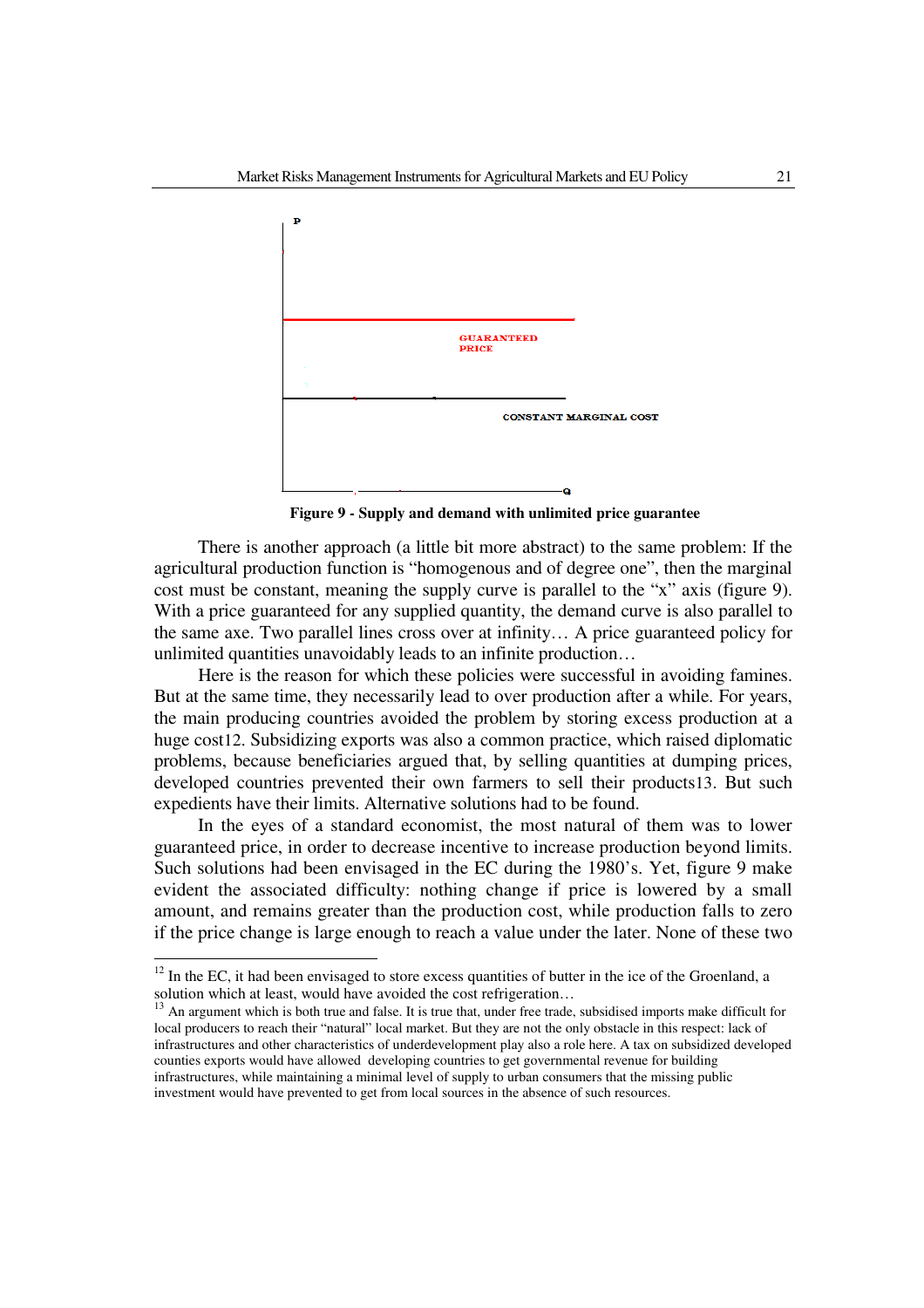situations is satisfying. This is the rational for "production quotas", and the reason of their institution in the EC during 1980's, especially for milk<sup>14</sup>.

## *Guaranteed price for limited quantities*

"Production quotas" consist in an arrangement by which public authorities promise producers to buy a given quantity (the "quota") at a given price. It looks like a futures market contract (cf Boussard, 2002), except that the buyer is the government. Normally, all the quotas rights of the producers of one country sum up at a level close to the corresponding internal consumption. In that way, because farmers are interested producing at least this quantity, food security is guaranteed in the country operating such a policy. Here is the true utility of this system, and the reason to implement it.

Yet, there exist several variants in this implementation. The most important ones concern what to do if farmers produce beyond their allocated quotas.: In the case of sugar beets in Europe, producers could produce more than their quotas, provided the quantity in excess be sold at the international price and for export only. In the case of milk, producing more than quota brought penalties. We shall not discuss here the details of the system, but rather its principle.

It raises several problems. The first one is how to attribute the quotas between producers. Under a strict liberal philosophy, they should have been auctioned, in such a way that those with the larger comparative advantage could buy the more production rights. Yet, in Europe, such auctions have never been organized, and quotas were allocated on the basis of "historical references": a given farmer was entitled to produce  $x\%$  of his recorded production during the two or three years preceding the institution of quotas. In cases of succession, retirement, sales, etc.., determining the exact extent of production rights was somewhat a headache. In practice, quotas were attached to land, which is far from being a satisfactory solution.

Another problem arises because, under such a regime, production structures are more or less "frozen". It is not necessarily a bad thing: for instance, there are reasons to think that, without quotas, milk production would have deserted mountainous regions, because milk collection is more difficult in this setting and thus more costly. Since tourists like watching cows on mountains, that would have been a tragedy for tourism. But in general, all the restrictions to the production system evolution do not make easier seeking low production costs. Organizing quotas exchange markets might be a way of escaping this difficulty. Such institutions have rarely been officially created, although in practice, it is generally possible to buy or sell quota rights on a side unofficial market.

l

<sup>&</sup>lt;sup>14</sup> Notice that production quotas had been a very old idea for sugar, recognized in the 1947 "Havana chart", and actually implemented at producer levels in most European countries after this date. .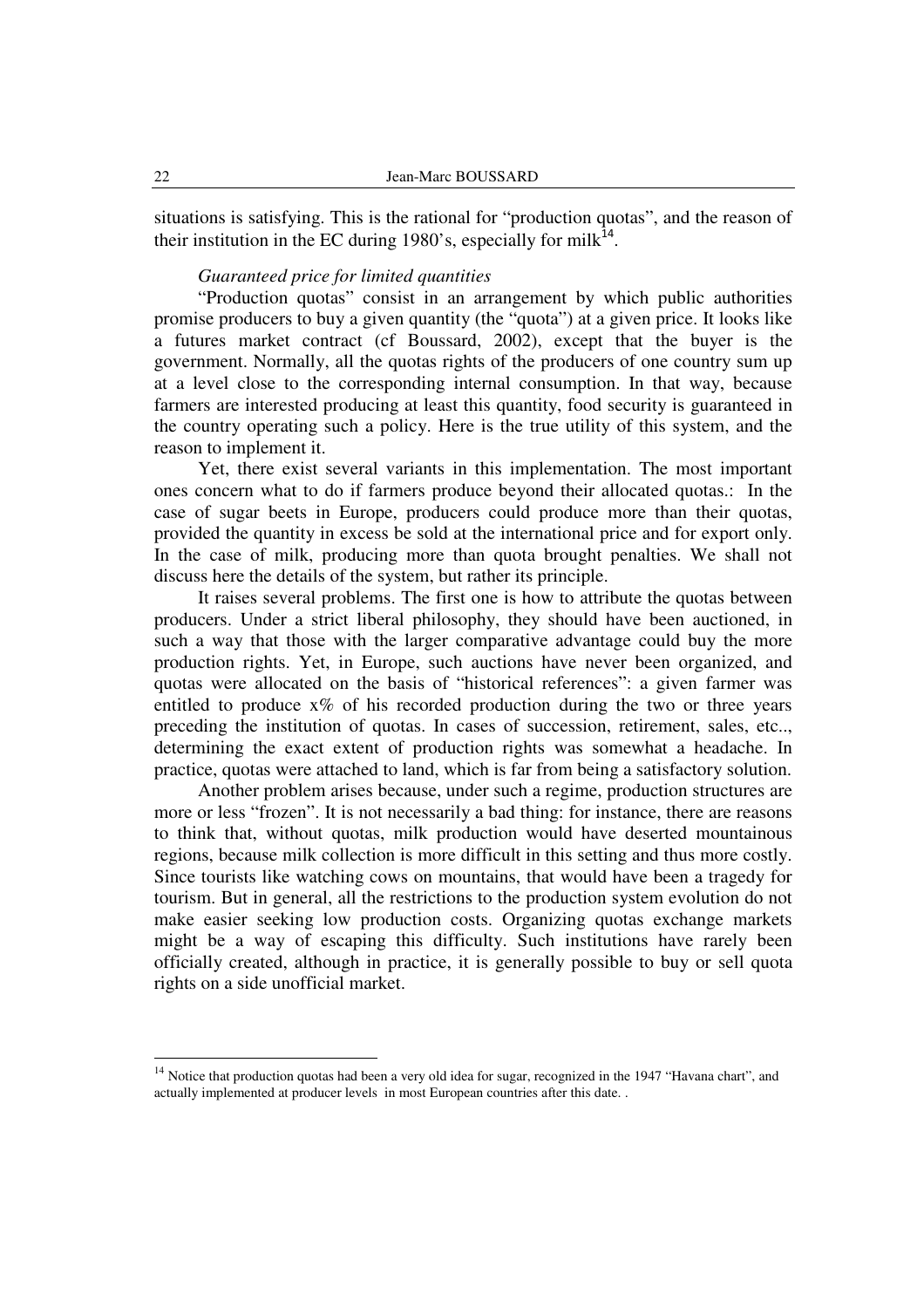Finally, there is the over quota production problem. Even with a carefully managed farm, and plans not to encompass limits, there is a possibility that an "exceptional harvest" is larger than the quota. In addition, some farmers may be tempted to produce beyond their quotas.

The first case rarely raise any problem: it is usually possible to find a colleague in deficit who accepted to take the extra production on its account. The second is more difficult. We have seen that the international treatises on sugar permit overquota production at the encompasser's risk. Similar arrangements had been envisaged for milk in Canada (Mercier Gouin, 2004). They were rejected by the WTO Dispute Settlement Body, on the ground that, by subsidising the production under quota, the government facilitates investments, and thus, indirectly subsidises whole production. Although it is true that the existence of quotas makes investment easier, such reasoning is somewhat surprising, because it could be transposed to many other situations such as subsidized insurances…

Thus, production quotas policies are far from being free of difficulties. Yet, they guaranty a minimal supply for the domestic consumer, as well as survival for producer. These are not small advantages. The above difficulties can be solved. The main objection lies in the fact that support prices under quota might be unnecessarily large.

Indeed, there have been documented cases of obvious exaggerations. Then farmers extort undue advantages over other citizens, as described in the famous article by Gardner (Gardner, 1992). But this is precisely one of the advantage of quotas to bring a natural solution to this difficulty: the magnitude of the undue rent is easily known by the observation of the price of quotas on the (official or unofficial) market were quotas rights are exchanged, as noticed above.

In effect, in the long run, with a constant return to scale production function, and constant output price, production costs adjust themselves to price through changes in the price of fixed factors. Consequently, the price of production rights is the difference between the "genuine" production cost – the cost of all other production factors – and the current price. Too large such difference means that the output price is unnecessarily high, and could be reduced without jeopardizing production. At the same time, this price should not be null, since the quota constraint must be binding. Otherwise, the corresponding policy would not be effective. It is surprising that this method of guaranteed prices management seems generally neglected by policy makers…

Thus, in the whole, a quota system might be the most efficient way of coping with agricultural price variability, or, at least, the less inefficient. Yet, as we have seen, it may be implemented through a variety of specifications, each with their own advantages and drawbacks.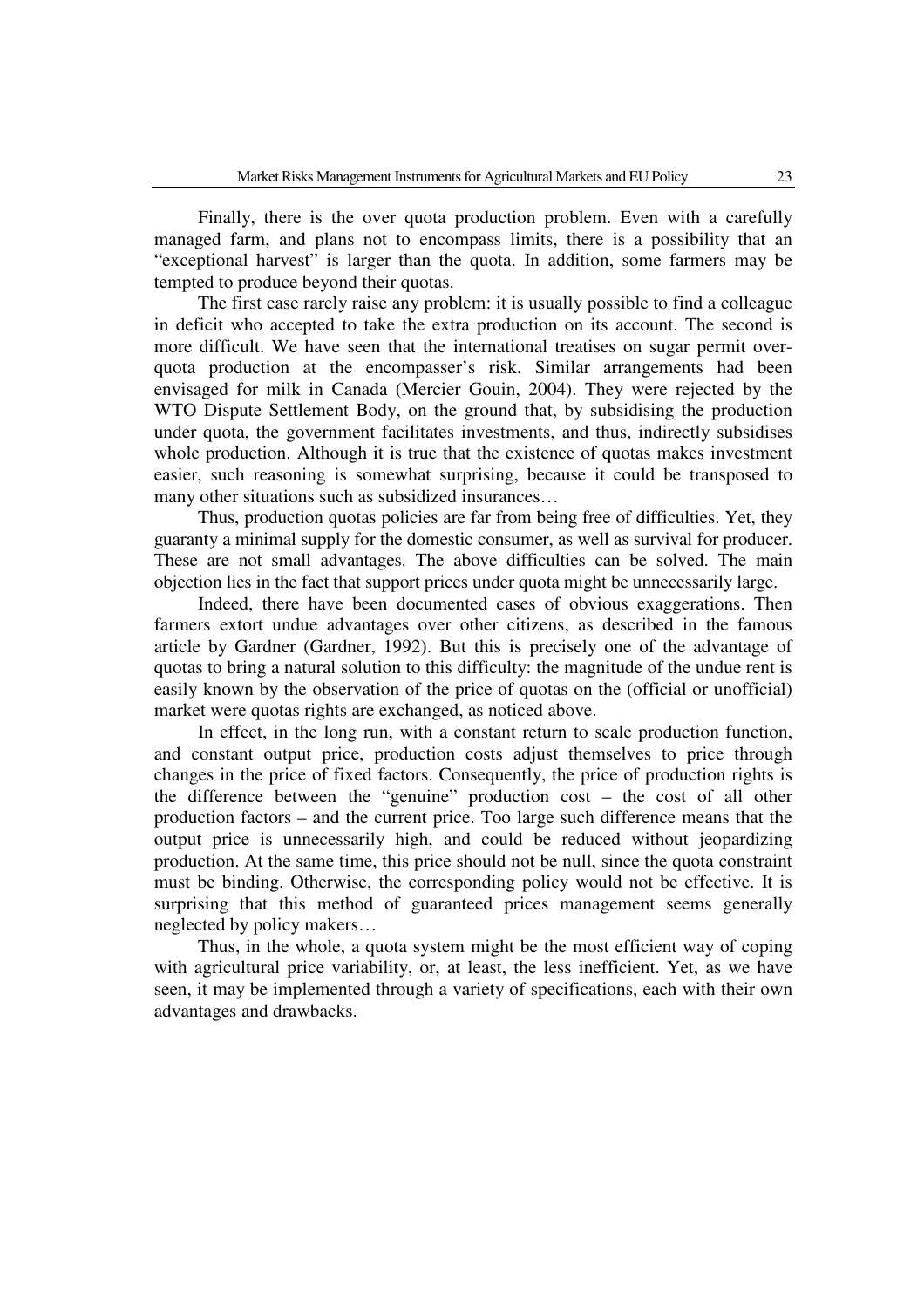#### **Conclusions**

1. The negative consequences of agricultural price fluctuation are so detrimental that public intervention must be envisaged whenever natural market forces do not solve the problem by themselves. This is true even if such action can contradict the pure liberal *doxa*. Of course, it is out of question to let us deprived of the benefits of the comparative advantages, nor to keep afloat inefficient producers. But the message transmitted by prices must be meaningful, instead of delivering a difficult to interpret noise.

2. We do not have any undisputable solution for that, the more as proposed remedies are deeply different, depending upon the "exogenous" or "endogenous" character of the mechanisms and events which generate instability. Actually, both sources of instability are simultaneously at work, whence remedies which work in one of these situations are almost contradictory with those for the other.

3. This is a case for increased research. We badly need additional works in agricultural economics on this subject of price volatility. Above all, they should be free of dogmatism, be it "liberal" or "interventionist", just analysing the mechanisms at work, and deriving recommendations from the observation of facts, in the line of theexperimental method.

## **References**

[1] BALE, M. and E. LUTZ (1979): *The effect of Trade intervention on international price instability*, AJAE 61 (3, Aug.): 512-516.

[2] BOUSSARD, J.M. (2002)"Quotas et marchés à terme ; similitudes et différences » *Economie rurale* **270,** juillet-août .

[3] BOUSSARD, J.M. & A. TARASOV (2013)*The correlation of agricultural yields across geographical distance,* working paper, Paris.

[4] COBLE, K. H., DISMUKES, R. AND THOMAS, S. (2007). Policy implications of crop yield and revenue variability at differing levels of disaggregation. In Annual Meeting of the American Agricultural Economics Association, Portland.

[5] EZEKIEL, M. (1938): *The Cobweb Theorem*. Quaterly Journal of Economics 53: 225-280.

[6] FOURASTIÉ, Jean (1966): *Documents pour l'histoire et la théorie économique des prix et de leur dispersion*., Armand Colin, Paris

[7] GARDNER, B.L. (1992): *Changing economic perspectives in the farm problem*. Journal of Economic Literature 30(1): 62-101.